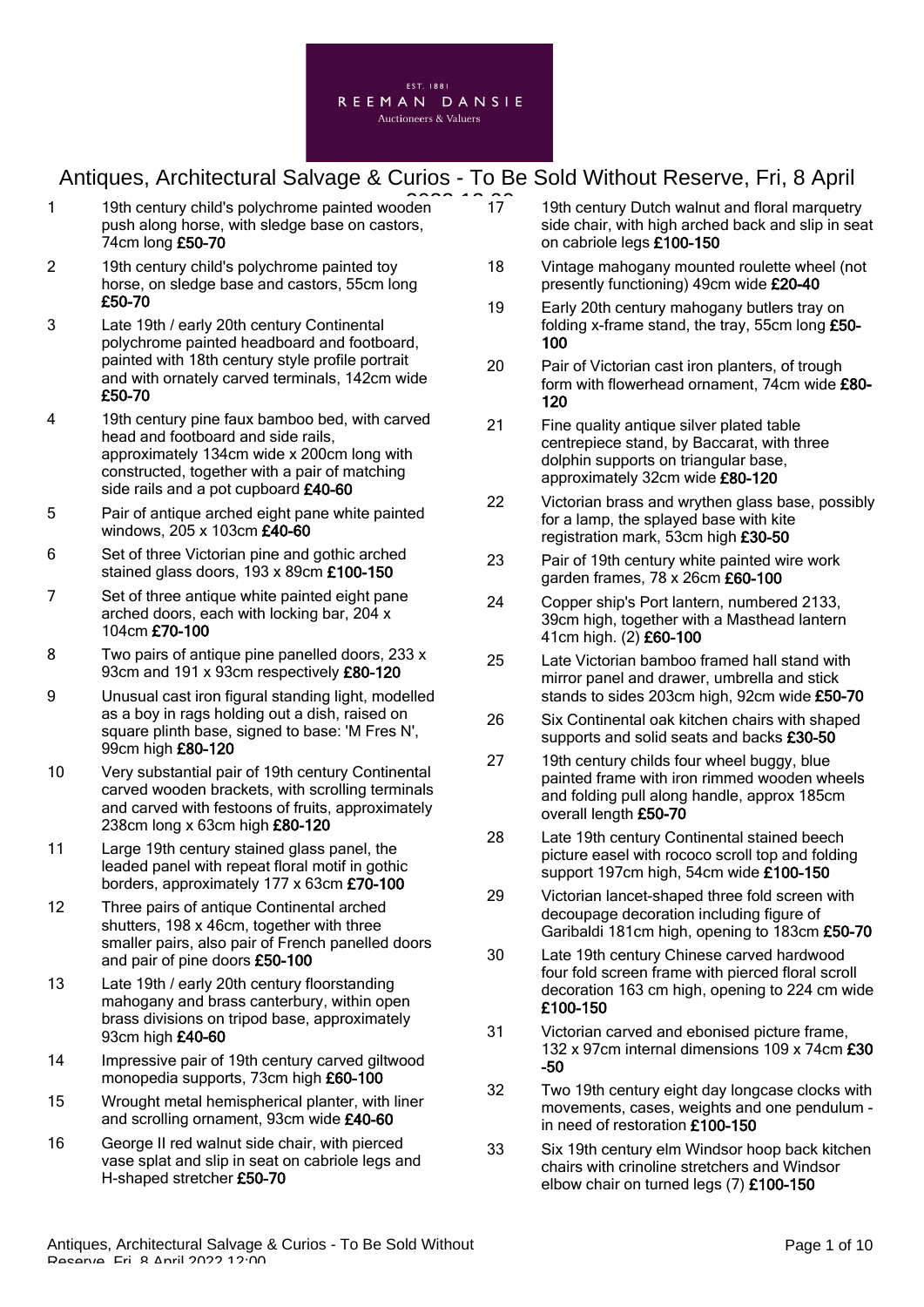

- 34 19th century rouge scagliola marble pedestal on 31 31 square socle 113cm high £200-300
- 35 Victorian carved and painted pine rocking horse with remnants of original saddle (sub frame lacking) 104cm long, 79cm high £100-150
- 36 Four Regency brass inlaid dining chairs with caned seats on sabre legs and another Regency chair on simulated bamboo legs (5) £30-40
- 37 Victorian grained pine cupboard on chest with two panelled doors enclosing shelves, six short drawers below on platform base 190 cm high, 163cm wide £100-150
- 38 Pair of Victorian leather tub chairs, on turned legs and brass castors £100-200
- 39 Regency oak chest of two short and three long graduated drawers on bracket feet 96cm wide, 101cm high, 46cm deep £60-100
- 40 Unusual oak carved hoof footed tripod, Edwardian painted wooden cot frame, Art Nouveau chair and mahogany side table (4) £40 -60
- 41 Victorian tailors dummy £40-60
- 42 Late Victorian childs perambulator with wicker framed seating, iron wheels and two other childs wooden garden wagons (3) £40-60
- 43 Victorian bamboo framed pot cupboard with marble top, drawer, recess and cupboard below and another pot cupboard with marble top (2) £50-70
- 44 Unusual Regency toleware sleigh-shaped crib with scroll canopy and floral rosettes and nine toleware lanterns with reticulated tops and stencilled leaf decoration £100-150
- 45 George III satinwood Demi-lune card table with rosewood crossbanding , original baize lining on taper legs and spade feet 91cm wide £60-100
- 46 Victorian painted pine rocking horse on pine subframe 111cm approx. £50-70
- 47 Victorian-style painted pine childs horse on stand 82 cm long £50-70
- 48 Unusual grained toleware potcupboard with scaglolia marble top on splayed legs 37cm £40-60
- 49 Old Continental stained beech adjustable picture easle £40-60
- 50 Old painted pine rocking horse with black hair mane and tail - sub frame lacking, approx 100cm long £60-100
- 51 Pair decorative Victorian stoneware garden planters with moulded leaf decoration and yellow and blue glaze, impressed marks to interiors, each 44wide x 26deep x 24cm (at tallest point) £200-300
- 52 Pair of wrought iron garden frames, 75cm wide £40-60
- 53 Good quality Victorian papier-mâché centre table with mother o pearl inlays, painted peacock, exotic birds and urn of flowers on faceted pedestal base on splayed legs 81.5 cm diameter £200-300
- 54 Antique wrought iron menu stand, 69cm high £50-70
- 55 Large metalware baluster lamp, in the 17th century style, 67cm high £20-40
- 56 Antique mahogany butlers tray on X-frame stand, the tray 64 x 46cm £50-70
- 57 Chinese hardwood chair, with spindle back and solid seat on moulded legs and stretchers £50-70
- 58 French Empire style painted beech open armchair, with pierced fan back and stuffover seat on turned legs £50-100
- 59 George I style oak open armchair with solid pierced splat raised on turned cabriole legs and stretchers £40-60
- 60 17th century style oak long stool, of pegged construction, probably 17th century £150-250
- 61 19th century marble topped pier table, the rectangular grey marble top on blue painted base with twin carved cabriole legs, requiring renovation, 87cm wide £60-100
- 62 Two 19th century brass mesh fire kerbs, the largest 102cm wide £40-60
- 63 Fine quality 19th century colonial padouk or hardwood cabinet, with shelves enclosed by pair of panel doors, with T Parsons, Patented lock, flanked by flush brass carrying handles, 96cm wide x 40cm deep x 86cm high £100-150
- 64 Antique marble table, the hexagonal top raised on square section specimen marble column, the top and base associated, £150-250
- 65 Antique ship diorama, in glazed case, 43cm wide £50-70
- 66 Mid 19th century ash and elm Windsor chair, with high arched stick back and saddle seat on turned legs and H-shaped stretcher £60-100
- 67 Early 19th century yew and elm Windsor chair, with roundel moulded back and saddle seat. crinoline stretcher £100-150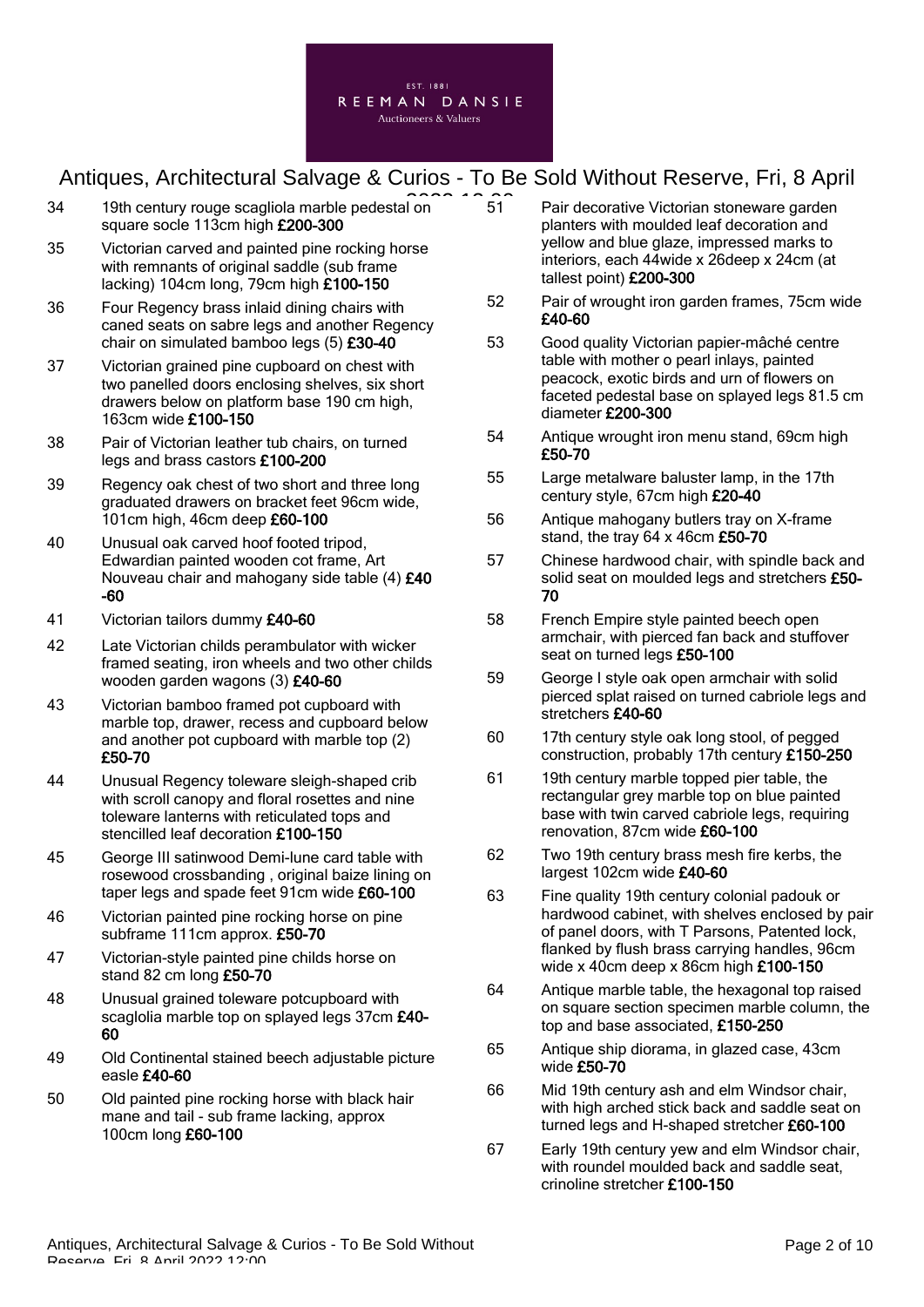

- 68 18th century black lacquered bowfront corner cupboard, typically decorated with chinoiserie scenes, 57cm wide x 94cm high £80-120
- 69 Substantial carved marble plinth, of square cushion form, 40cm wide x 26cm high £30-50
- 70 George III mahogany pembroke table, with frieze drawer on square tapered legs, 69cm x 49cm £40-60
- 71 Antique scratch built pond yacht on stand, total height 104cm £30-50
- 72 Old re-constituted stone fountain head in the Baroque-style with shell, human mask, vine and scroll decoration 96cm high, 89cm wide £200-300
- 73 19th century French marble chimney piece with plain mouldings ( incomplete) 158 cm wide, 103 cm high £40-60
- 74 Edwardian mahogany kneehole desk with leather lined top and seven drawers on reeded taper legs 130cm wide £40-60
- 75 Old painted cast alloy carousel horse approx 90cm long, 72cm high £50-70
- 76 Old gilt brass framed two tier drinks trolley with pierced gallery 69cm long, 68cm high £50-70
- 77 Collection of Regency simulated bamboo and painted side chairs with rush seats - 12 various £50-70
- 78 Old wrought iron garden table base with scroll ends joined by X framed stretchers 74cm wide, 73cm high £60-100
- 79 Georgian mahogany circular wine table on tripod base and French-style marquetry inlaid two tier occasion table (2) £50-70
- 80 Collection of 19th century chairs including ebonised ladder back elbow chair with rush seat (10) £30-50
- 81 1930s /50s wicker conservatory chair £30-50
- 82 Pair late 18th / early 19th century French provincial painted elbow chairs with floral crestings on carved cabriole legs £100-200
- 83 19th century Continental ivory inlaid ebonised side chair £40-60
- 84 Late 17th century Carolean beech high chair with crown cresting, caned back and seat and scroll base with crown stretcher. £50-70
- 85 Antique pine open arcaded cupboard, 101cm wide x 28cm deep x 45cm high £80-120
- George III mahogany occasional table, circular dished top on turned column and tripod base, 61cm diameter, together with a 19th century and later tray top table and a pie crust top occasional table. (3) £50-100 86
- 87 Very rustic butchers block on stand (significant old worm damage) £40-60
- 88 Unusual Victorian burr elm veneered centre table, with oval top raised on reeded tapered legs and castors, 125 x 50cm £80-120
- 89 Baroque style carved pine coffee table, with glass inset top raised on acanthus carved cabriole legs and carved stretchers £40-60
- 90 Set of six William IV mahogany sabre leg dining chairs (for renovation) to include one scroll arm carver £60-100
- 91 19th century pine blanket box, with triple panel front, 100cm wide x 52cm deep x 60cm high, together with a Victorian mahogany pembroke table £40-60
- 92 Finely carved oak eagle, raised on orb and mounted on a wooden box plinth, total height 101cm high £100-150
- 93 Victorian brass jardiniere stand or table base, with scrolling leaf ornament, 75cm high £20-40
- 94 Antique painted centre table, with chess board painted rounded top on turned column and Xframe base, 108cm wide x 104cm deep x 74cm high £50-100
- 95 Antique Continental grained pine kitchen table, with rectangular hardwood top and frieze drawer on cabriole legs, 94cm wide x 86cm deep x 76cm high £50-70
- 96 Set off six 19th century caned beech side chairs £60-100
- 97 18th century black lacquered and chinoiserie decorated corner cupboard on later stand, 57cm wide x 31cm deep x 79cm high £50-100
- 98 18th / early 19th century hide bound travelling trunk, 77cm long £50-100
- 99 Very rustic 19th century continental side chair of joined form £30-50
- 100 19th century marble topped chest of drawers with faux bamboo mounted drawers, 132cm wide x 58cm deep x 71cm high £50-70
- 101 Victorian style architectural wire mesh bird cage, 132cm high £40-60
- 102 Tekke ottoman footstool, of oval form, 58cm wide, together with a brass wire mesh fender. (2) £30-50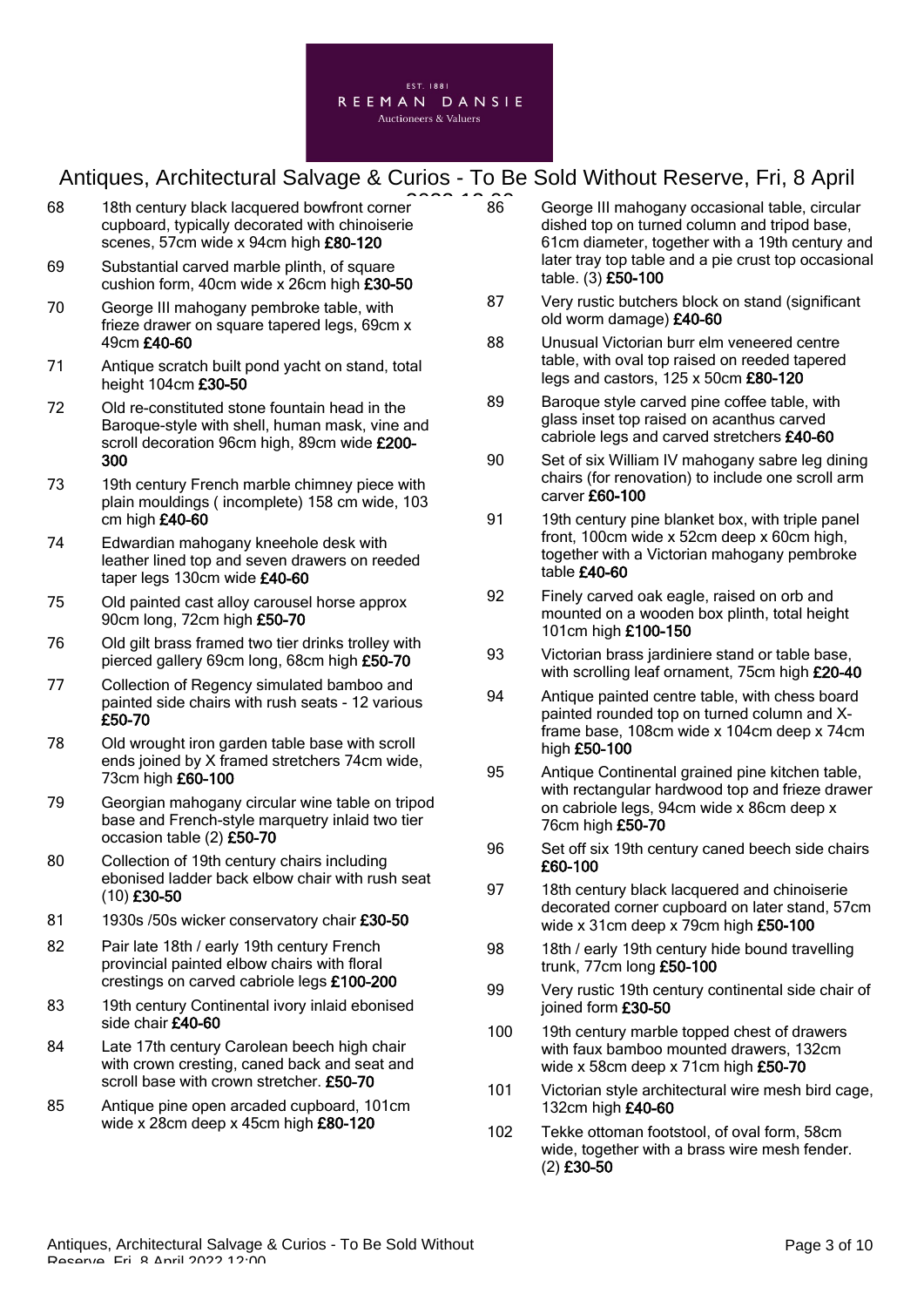

- 103 Small oak refectory table, probably 18th century and later, the plank tops on turne bulbous supports and H-shaped stretcher, 200cm long x 81cm deep x 74cm high £100-200
- 104 Antique pine gateleg table, with oval top on bobbin turned supports, top 135 x 180cm £40-60
- 105 Continental asymmetric dressings table mirror, in rococo style on scrolled supports, 78cm high £30-50
- 106 George III mahogany D-end dining table, with twin D ends and one leaf (clips not present), on square tapered legs, 129 x 185cm (extended) £50-100
- 107 19th century carved wood child's top horse, raised on possibly associated stand on wheels, tota length 92cm £80-120
- 108 Pair of 19th century French boullework pier tables, each with green variagated marble top (reconstructed) raised on slender cabriole legs, 63cm wide x 20cm deep £200-400
- 109 Late 17th / early 18th century oak drop leaf dining table, raised on turned and block understructure, 103 x 146cm, together with another similar with breganza feet. (2) £50-70
- 110 Antique bass drum, 75cm high £30-50
- 111 19th century mahogany hanging shelves, together with an inlaid collapsible plate stand £30-50
- 112 Unusual cast iron table base with associated marble top, 58cm wide £40-60
- 113 Rococo style faux marble painted and giltwood pier table, 65cm wide £80-120
- 114 19th century child's pull along horse, with hide covering, raised on wheels (one missing), 59cm long £50-70
- 115 19th century Continental beech single drawer side table, 90cm wide x 60cm deep x 75cm high £40-60
- 116 19th century painted pine cradle, on rockers, 94cm wide £30-50
- 117 Large antique carved wooden horse, with hide covering and glass eyes, 90cm long £40-60
- 118 Aesthetic period bamboo side cabinet, 65cm wide, together with a Victorian piano stool and 19th century figure screen. (3) £40-60
- 119 Impressive Rococo style carved gilt gesso tripod table base £40-60
- Late 17th / early 18th century Flemish oak and ebony standing cupboard, with projecting canopy raised on carved corbels and enclosed by single carved panel door between fluted columns, on bun feet, 82cm wide x 40cm deep x 127cm high £200-400  $120$
- 121 19th century Continental tub armchair, with gilt anthemion ornament, raised on castors £40-60
- 122 Good quality pair of 19th century Continental mahogany lyre back chairs, requiring refurbishment £40-60
- 123 George III mahogany corner chair on chamfered legs and painted pine rocking chair. (2) £50-70
- 124 Old painted wooden model of a hay cart with iron shod wooden wheels 64 cm long £50-70
- 125 Late 19th century Chinese black lacquered and gilt Chinoiserie decorated cabinet on stand with two doors enclosing compartments on cabriole front legs 132cm high, 70cm wide, 36cm deep £100-150
- 126 Regency painted pine two tier washstand with drawer and simulated bamboo legs 65cm £40- 60
- 127 Antique wire work three-tier hemispherical planter, 90cm wide £50-70
- 128 19th century mahogany glazed display case, 51cm wide x 32cm deep x 42cm high £30-50
- 129 Cast iron urn stand, together with a highly unusual toleware urn of large size, possibly an advertising piece, signed to underside Henry Loveridge, Merridale Works, Wolverhampton, ewer 63cm high £40-60
- 130 Good quality Victorian brass coal purdonium, with ensuite coal scuttle, 28cm wide £40-60
- 131 Ornamental bronze model of a heron, 68cm high £50-70
- 132 Good quality pair of brass stands or table ends, each of folding construction, 61cm high £30-50
- 133 Two wrought iron three waterfall plant stands, both approximately 100cm wide £50-70
- 134 Antique child's pull along horse, 37cm long, together with two ship models, the largest approximately 100cm £50-70
- 135 19th century oil on canvas half length portrait a woman, 75 x 63cm £40-60
- 136 19th century pierced school, gouache ships portrait of the S. S. Lexie, 67 x 46cm £100-150
- 137 Early 18th century style carved giltwood frame, aperture 61 x 50cm £50-70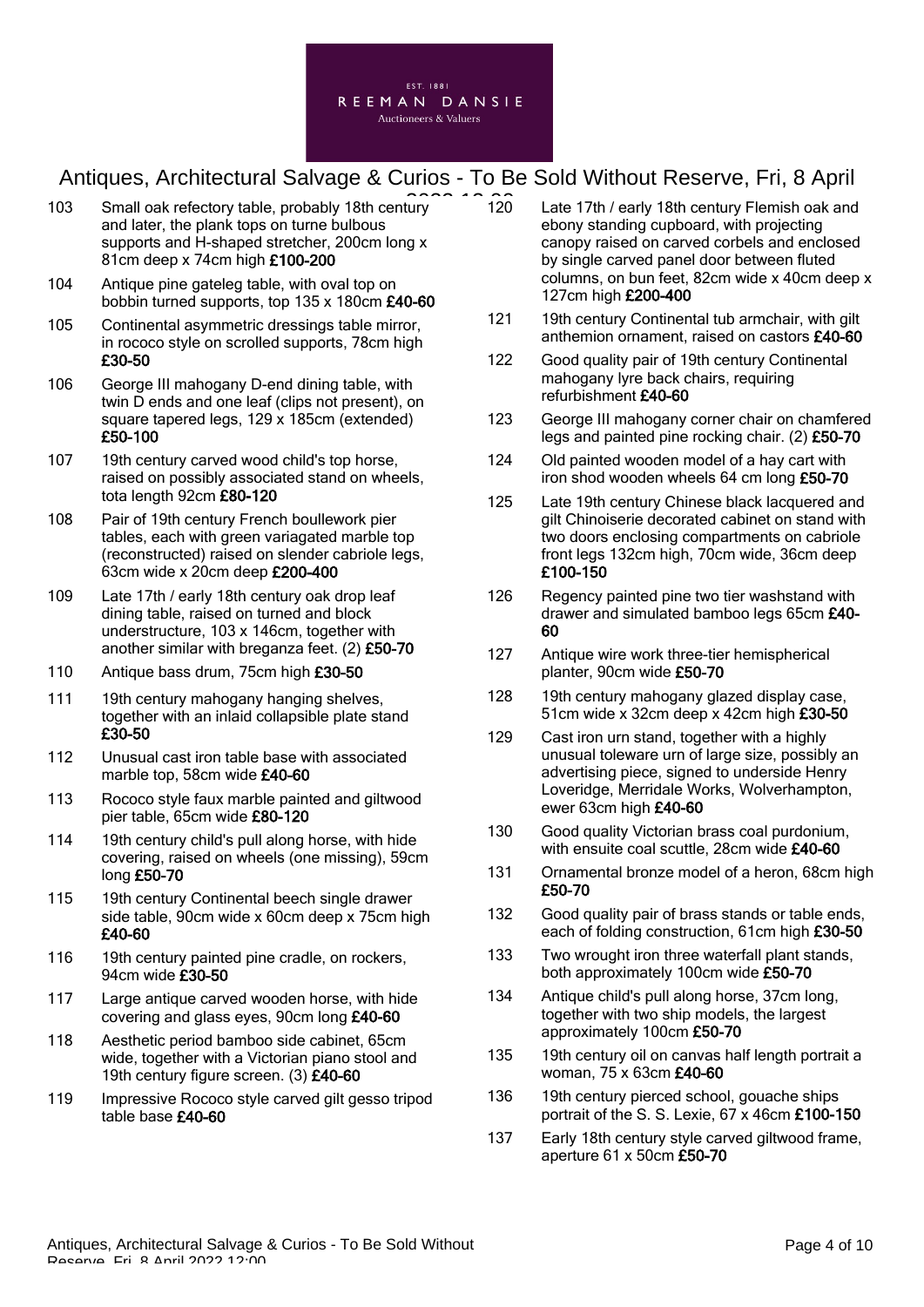

- 138 George IV needlework sampler, by Elizabeth Williamson, Age 10, 1824, in glazed cushion frame, 50 x 47cm £50-70
- 139 Meiji period Japanese bronze figure of a hawk, with losses, 42cm long £40-60
- 140 Antique oak oval dropleaf table on bobbin turned supports 120 cm £50-70
- 141 Antique Eastern carved stone fragment of a dancing figure approx 60 x 68 cm £100-200
- 142 Early 20th century painted cast iron railing panel with acanthus, floral and rope decoration 230cm long x 71cm high x 5cm deep £100-150
- 143 1920s ceramic bathroom sink with with moulded shells, original taps and cast iron brackets 65cm wide, 50cm deep and two ceramic hand basins (3) £60-100
- 144 Large early iron bracket, possibly a shop sign, together with another very large bracket or sign a fender and other brackets £60-100
- 145 Ornate Victorian cast iron bench back, two cast iron brackets, wrought iron garden seat and brass coffee table frame (5) £50-70
- 146 Lot 1930s wrought iron bannister rails of vase and scroll form £50-70
- 147 Collection of Regency painted simulated bamboo chairs mostly with rush seats (13) £60-100
- 148 Victorian decorative wrought iron garden gate 104cm high, 97 cm wide £50-70
- 149 Unusual 19th century country made grained tub chair on turned legs £40-60
- 150 Victorian cast iron and wooden anchor shop sign / memorial plaque £60-100
- 151 Victorian ebonised shop display cabinet with bowed glazed ends and two glazed sliding doors enclosing glass shelves 156cm long, 84cm high, 24.5cm deep £100-290
- 152 Regency mahogany bookcase top with two glazed doors 112cm high, 88cm wide £40-60
- 153 Old chestnut farmhouse table with retangular plank top on shaped end standards joined by stretcher 167cm x 79cm, 70 cm high £200-300
- 154 Set seven brass and ceramic beer pull taps on lead covered mount 115cm long £50-70
- 155 Collection of Regency painted simulated bamboo chairs with rush seats and sundry chairs (15) £69-100
- Victorian Minton ceramic lazy Susan with silvershape revolving top, gothic strap work to underside on circular socle 148cm diameter £40 -60 156
- 157 Antique grained low coffee table on turned supports joined by stretcher 133cm long x 51cm wide x 42cm high and painted side table (2) £60-100
- 158 Old wooden model sailing ship 110cm £40-60
- 159 Victorian papier-mâche occasional table with painted shaped top decorated with landscape, bird and flowers on gilt and ebonised trefoil pedestal base on ball feet 63cm wide x 56cm high £60-100
- 160 Pair of old green painted wrought iron garden chairs £50-70
- 161 Victorian bamboo plant stand with blue tile top and painted wooden pedestal (2) £30-40
- 162 Impressive large late 19th century Dutch brass planter with lions ring handles and embossed flowers on ornate base with pierced decoration 98cm high. The planter 55cm diameter. £200-300
- 163 Regency Chinoiserie decorated table base of trefoil form on paw feet 66cm high £30-50
- 164 19th century carved oak bowfront hanging corner cupboard with carved arched and floral decoration 102cm high, 72cm wide, another hanging corner cupboard, corner washstand, two chairs and a spinning wheel. (6) £40-60
- 165 Vintage tin dolls house 74cm wide £40-60
- 166 18th century oak coffer on plank ends, 91cm long £50-70
- 167 Victorian painted pine rocking horse with associated rocking bowed base, the horse 107cm long £100-150
- 168 Early 19th century Windsor wheel back chair with crinoline starcher on turned legs £100-150
- 169 Antique oak oval gateleg dining table on bobbin legs joined by stretchers, Victorian mahogany wash stand and three wine table pedestals (5) £50-70
- 170 Two vintage leather suitcases and leather travelling box cover (3) £40-60
- 171 19th century French walnut farmhouse table on splayed legs 128 x 115 x 70cm high £100-200
- 172 Three 19th century Chinese fruitwood chairs with rail backs and solid seats £100-150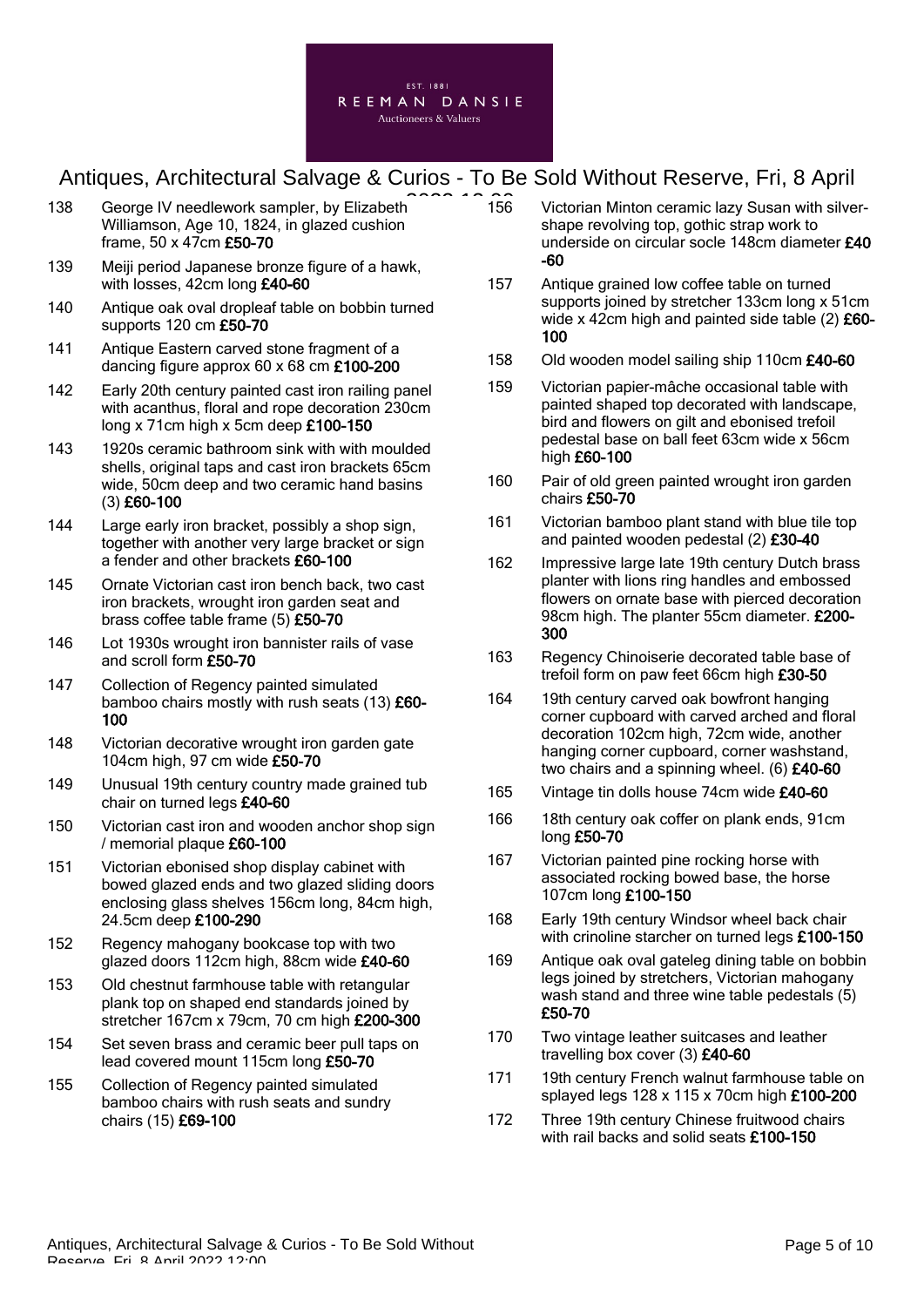

- 173 Impressive Victorian brass and steel mesh nursery spark guard with hanging rail 201cm wide x 64 cm deep x 76 cm high £200-300
- 174 Late Victorian / Edwardian architectural wire work bird cage with domed top, 94 x 56 x 33cm £100-150
- 175 Pair of Victorian cast iron bench ends in the manner of Coalbrookdale, with adjoining bar £100-200
- 176 Early 20th century blue painted iron bed, with rails, 102cm wide, together with a similar child's white painted bed (lacking rails) £30-50
- 177 Very large antique pine door, approximately 227  $x 128$ cm  $£30-50$
- 178 Continental white marble fireplace, the majority of the elements are present, possibly small losses, shaped mantelpiece 126cm wide £50-70
- 179 19th century brass footman, together with a Victorian pierced brass fender, 100cm wide £40- 60
- 180 Large collection of marble elements from fireplaces, table tops etc £100-200
- 181 Impressive Rococo style brass four branch chandelier, with scrolling with all over scrolling leaf ornament, some sconces missing, 106cm high £100-200
- 182 Quantity of antique Chinoiserie wall paper £40-60
- 183 Antique wall mounted bell, with wrought iron frame, 57cm high £30-50
- 184 Continental carved wooden figure, with articulated arms, 40cm high, together with a carved wooden figure group of a gentleman and a wench and a treen brandy barrel. (3) £50-70
- 185 Rare late 19th / early 20th century painted tin childs ride on horse tricycle, approximately 93cm long £50-70
- 186 19th century elm trestle table, 67 x 130cm, together with a white painted pier table top and group of metalwares including set of six columns, table base and other items £40-60
- 187 Flock of nine antique decoy pigeons £150-250
- 188 Regency gilt gesso convex wall mirror, 50cm diameter £70-100
- 189 Large antique metal model of a swan (head detached), 62cm long £50-100
- 190 Early car headlamp £20-40
- 191 Two rare early 19th century toleware carriage lamps, the first with bowed glass, 50cm high £100-200
- Monumental pair of 19th century carved pine open standing corner shelves, each three graduated tiers elaborately carved with masks and beasts, approximately 230cm high x 66cm deep x 92cm wide £200-300 192
- 193 Antique cast iron planter, 70cm wide £30-50
- 194 Wirework hemispherical planter, 140cm wide £40-60
- 195 Large 19th century wirework bird cage, 116cm wide £30-50
- 196 Large octagonal lead mounted fountain, with surmounting foliate column and four projecting lion masks, 61cm wide together with a large circular planter top. (2) £50-100
- 197 Brass model steam engine, 30cm wide £40-60
- 198 Art Deco satin birch dining table, rectangular top with rounded ends on twin supports and stretcher, 151cm wide x 72cm deep x 76cm high, £40-60
- 199 Unusual pair of swag moulded metal wall lights, on wooden mounts, total height 125cm, together with a antique light on brass support and other metal elements £30-50
- 200 Antique nicely figured shaped marble table top, 80cm wide x 41cm high £40-60
- 201 A large quantity of carved wooden elements and group of brass spiral twist curtain or other poles £50-100
- 202 Collection of 19th century gilt picture frames and other picture frames £50-100
- 203 Old wooden crate containing various treen items, together with collection of wooden architecture elements £50-70
- 204 19th century ebonised pier table, 86cm wide x 54cm deep x 82cm high £50-70
- 205 Group of 19th century gilt picture frames £40-60
- 206 Group of cast iron and other stands and metalwares £40-60
- 207 Six 19th century brass fenders, together with pair of firedogs £50-100
- 208 Impressive 19th century painted relief carved panel, arched form, finely carved with a peacock, 126cm wide x 48cm high £100-200
- 209 18th century French chestnut tea table, with fold over top and rear drawer on cabriole legs, 82cm wide x 43cm deep x 72cm high £60-100
- 210 19th century Continental School, oil on board, A family group in an interior, 60 x 49cm, framed £100-200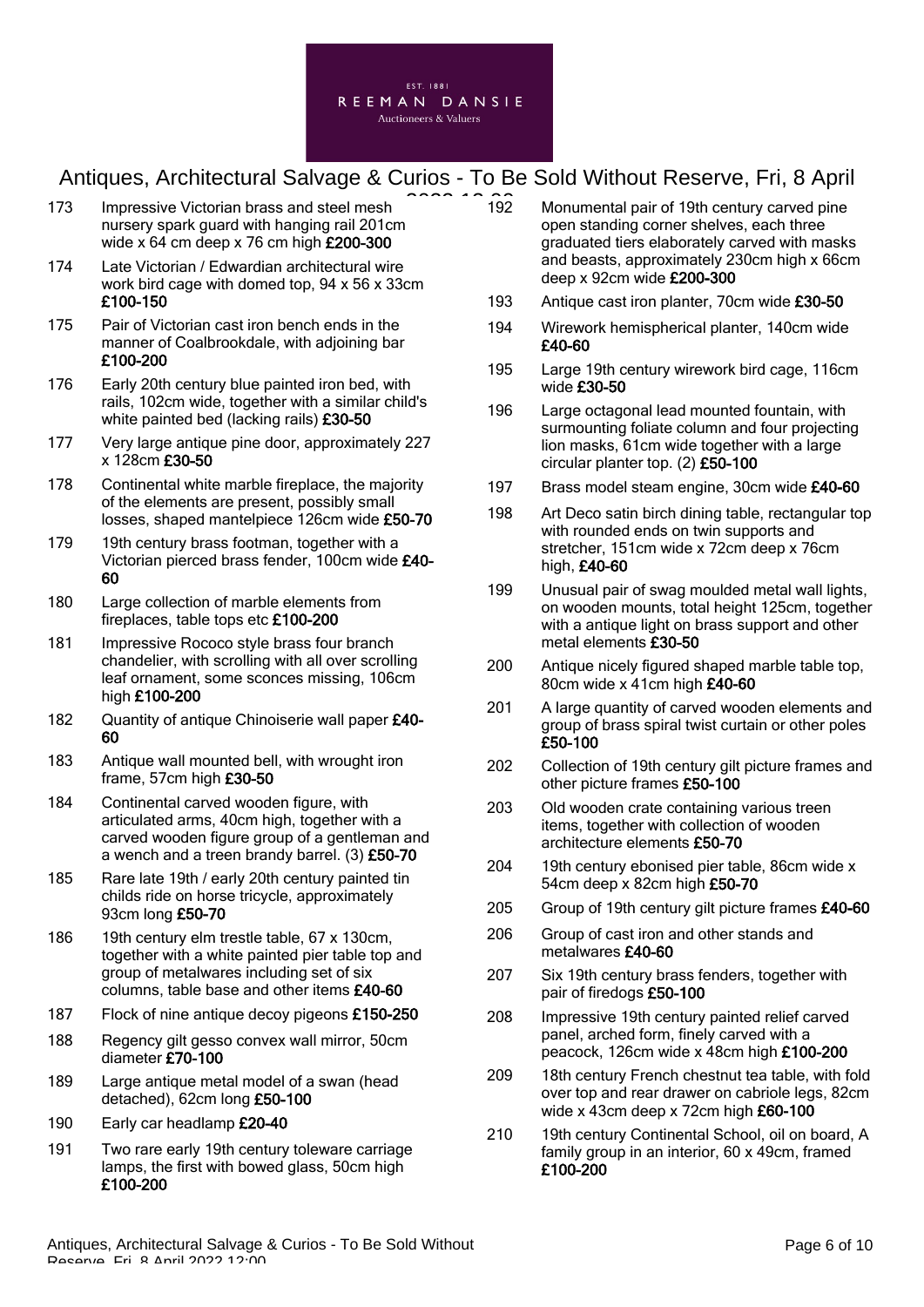

- 211 Neopolitan School, 19th century, gouache R.M.S OMRAH, inscribed as titled, 40 x 61cm, in glazed birds eye maple frame £100-200
- 212 Antique pine easel, 133cm high, together with a 19th century French painted door and scagliola style circular table top, 62cm wide £40-60
- 213 Large 19th century gilt gesso picture frame, aperture approximately 120 x 82cm, together with a smaller oak frame £40-60
- 214 William and Mary style pollard oak cushion framed wall mirror, probably 19th century, 64 x 67cm £50-70
- 215 Large 19th century bevelled glass wall mirror, 138 x 78cm, together with two further 19th / early 20th century wall mirrors £50-100
- 216 Large circular white marble table top, together with one other piece of marble £50-100
- 217 Large 19th century birds-eye maple picture frame, aperture 102 x 72cm, together with a similar rosewood frame, good quality ebonised frame and others £80-120
- 218 Rare pair of 19th century Black Forest carved linden wood mirrors, each with arched bevelled plate in carved branch frame, 78 x 57cm £150- 250
- 219 Antique mahogany and brass theodolite tripod £40-60
- 220 Victorian stoneware spirit barrel, applied decoration with Royal Coat of Arms, 46cm high, together with a Doulton Lambeth stoneware 'Gin' barrel £40-60
- 221 Quantity of restoration items to include furniture mounts and doorstops etc £40-60
- 222 19th century oil on canvas of pigs in a barn yard 50cm x 67cm in maple frame £50-70
- 223 Marble topped walnut occasion table with associated circular marble top 65cm diameter on pedestal base £40-60
- 224 Various treen to include Indian woodblocks. florentine frame and sundries £40-60
- 225 Copper mounted ships binnacle by Robb Moore & Mills Ltd Glasgow numbered 886700 26 cm high £50-70
- 226 Early 19th century French prisoner of war work casket with fitted interior and drawer below 32cm wide £40-60
- 227 19th century oil on canvas depicting a cock fight, 61cm x 92cm in maple frame £40-60
- 228 Antique copper lantern with glazed sides 43cm high  $E20-30$
- Antique polychrome painted metal weather vane with sportsman ornament 71cm high £40-60 229
- 230 19th century English school oil canvas study of a millpond, name to frame M Atkinson 69cm x 46cm £50-70
- 231 18th/19th century Italian carved gilt wood Rococo asymmetric wall mirror, severe losses 77cm high £20-30
- 232 English School, 19th century, depiction of a Scotsman with plate of prawns, 62 x 46cm £80-120
- 233 Follower of Claude Lorraine, oil on canvas Fantastical landscape, 48 x 71cm, a Lakeland landscape signed WMB and a 19th century marine oil on landscape. (3) £70-100
- 234 Chinoiserie lacquer table, with circular removable top on polychrome collapsible stand, 63cm diameter £30-50
- 235 Very large carved wooden panel, relief carved with a scene of a horseman trampling his foes, 159cm wide x 72cm high £150-250
- 236 Very large scratch built model boat, 195cm wide £70-100
- 237 Set of four unusual 19th century wicker country chairs, each painted with landscape scene to the top rail £50-70
- 238 Pair of Regency black lacquered and caned open armchairs in the Etruscan revival style £50 -70
- 239 Matched set of twelve 19th century Essex type chairs £100-200
- 240 Early 19th century ash and elm later back elbow chair, together with six various caned chairs £50 -100
- 241 Unusual 19th century mahogany coaching table, of large size, collapsible frame, 130 x 71cm, together with an inlaid pine trestle table. (2) £50- 100
- 242 Impressive Palladian style pine overmantel, 178 x 137cm £150-250
- 243 Pine and stained glass frieze, 265 x 62cm together with a pine arched door frame and a very large wooden pole £40-60
- 244 Set of 18th century German decorative bound books, published Nuremberg 1760. (16) £50-70
- 245 Good collection of 19th century silver plated cruet stands £60-100
- 246 Good quality glazed display case, with bevelled glass on oak stand and bracket feet, 43cm wide £40-60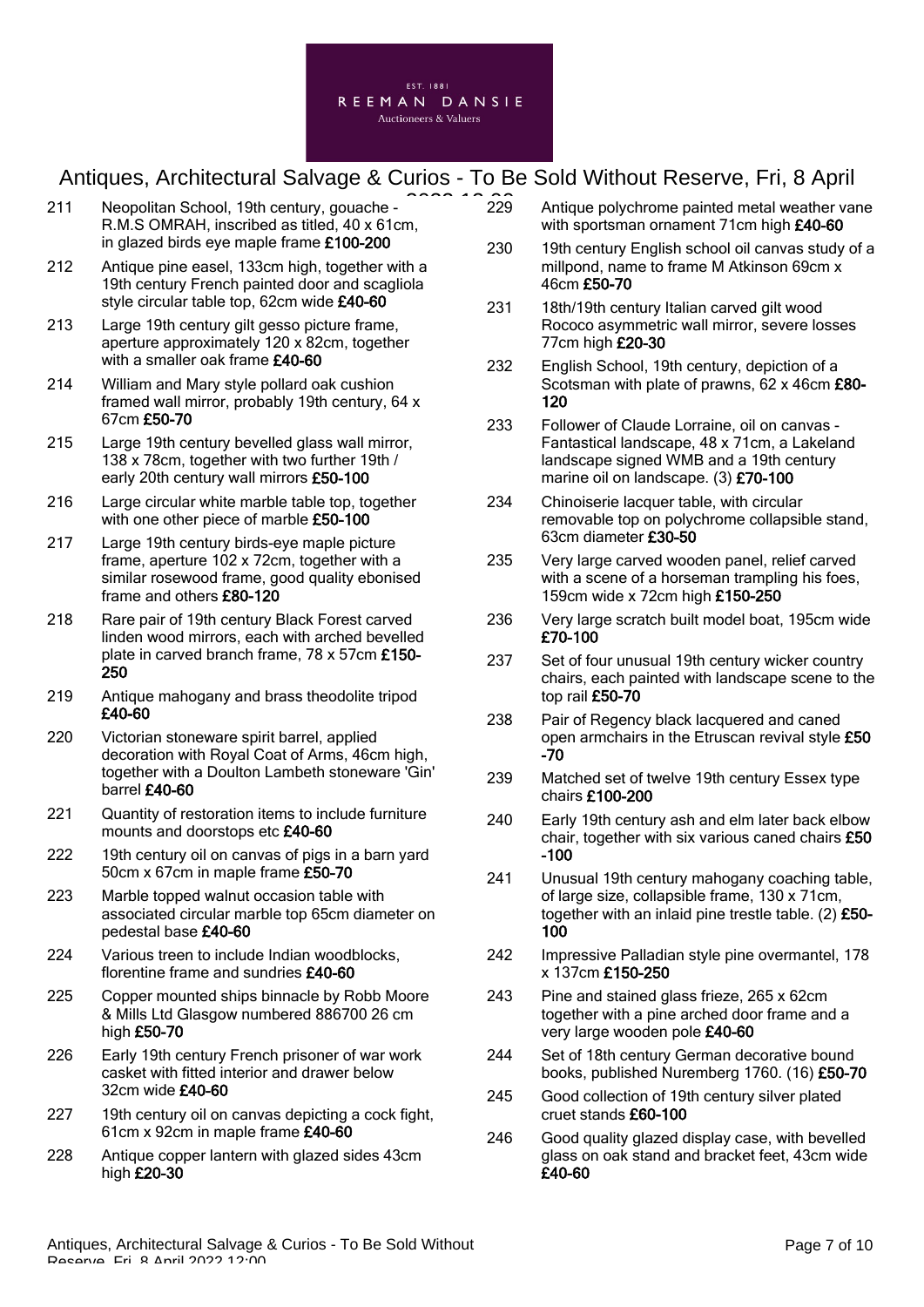

- 247 Collection of nine ivory billiard balls, each approximately 4.5cm diameter, together with two ostrich eggs on stands, shells, ceramic carpet bowls and other items, in a sycamore dairy bowl £60-100
- 248 Box of antique keys £30-50
- 249 Large collection of metalwares, including candle sconces and other fittings £40-60
- 250 Works of art including eastern mother of pearl inlaid mirror, desk stands, Corinthian column lamp, candlestick, tin plate etc £50-100
- 251 Group of clocks and clock parts £30-50
- 252 Very large quantity of glass cruets, decanters and other glassware £40-60
- 253 Works of art including desk stands, tribal mask, candlesticks, pair of copper vases and sundries £50-100
- 254 Pair of Victorian tinsel pictures, framed, total size 33 x 27cm £40-60
- 255 Enamel 'office' sign, enamel and ceramic letters, enamel letters approximately 30cm high £50- 100
- 256 Large group of works of art, tin box, trays, brandy barrel, etc £40-60
- 257 Large group of decorative china including Staffordshire, Continental figurines etc £50-70
- 258 Decorative glassware including three bottle cranberry glass decanter stand, Regency Bristol blue decanters, engraved Jewish glass, engraved Masonic glass £70-100
- 259 Pair of 18th century Staffordshire enamel candlesticks, 27cm high £80-120
- 260 Large collection of decorative prints £40-60
- 261 Set of four cast iron table legs, 67cm long together with five metal brackets £60-100
- 262 Good large collection of works of art including boxes, metalwork, treen etc £100-200
- 263 Large collection of various metalwares £30-50
- 264 Antique pub sign, painted to both faces with a woman bathing a baby, 84 x 90cm £40-60
- 265 Collection of antique pewter £40-60
- 266 18th / 19th century decorative bindings £40-60
- 267 Collection of brass candlesticks, pestles and mortars and other brassware £80-120
- 268 Victorian overlay glass oil lamp, other oil lamp elements, shades, also box of glass lustres £70- 100
- George III sampler, dated 1802, 37 x 37cm, together with a Regency embroidered picture and another embroidery £40-60 269
- 270 Early 20th century leather vanity case fitted with silver capped bottles £30-50
- 271 After George Frost, colourled engraving Ipswich market cross, in glazed walnut frame, together with a clock painting and group of framed pictures and prints £40-60
- 272 Large 19th century gilt picture frame, now as a mirror, with bevelled glass in scrolling frame 106 x 88cm £40-60
- 273 19th century naive oil on board of a girl and her doll, titled and dated verso - Mary Anne Elton, Finchley 1850, 52 x 43cm, framed £100-200
- 274 Group of Japanese woodblock prints, in glazed frames. (5) £70-100
- 275 Victorian Ridgeways Imari palette part dinner service and other dinner ware £40-60
- 276 Georgian stone bow and lot boxes and sundries £50-70
- 277 Lot Continental antiquarian books and decorative bindings £40-60
- 278 Lot Victorian dinnerware and Regency blue and white teaware £50-70
- 279 Lot Antique brass weights and sundry metalware £50-70
- 280 Lot Victorian dinnerware £30-50
- 281 Collection of Georgian and Victorian decanters, stoppers, sugar basins and sundry glassware £50-100
- 282 Lot tinplate toys , lot wooden building blocks , dolls house etc £30-50
- 283 Lot Victorian china dinnerware £50-70
- 284 Early Jasper type porcelain plaque, tin glazed tiles and sundry china £50-100
- 285 Lot antiquarian books and bindings £40-60
- 286 Lot of 18th century and later Chinese and Japanese porcelain and two dolls £200-300
- 287 Large late 19th century Japanese floor vase with dragon decoration, 89cm £50-70
- 288 19th century mahogany oval butlers tray with folding sided on turned folding stand £50-70
- 289 Lot antique brass curtain poles and sundry fittings £40-60
- 290 Set Victorian brass stair rods with acorn finials £50-70
- 291 Lot antique steel and brass fire iron, pair fire dogs and Regency fire curb £50-70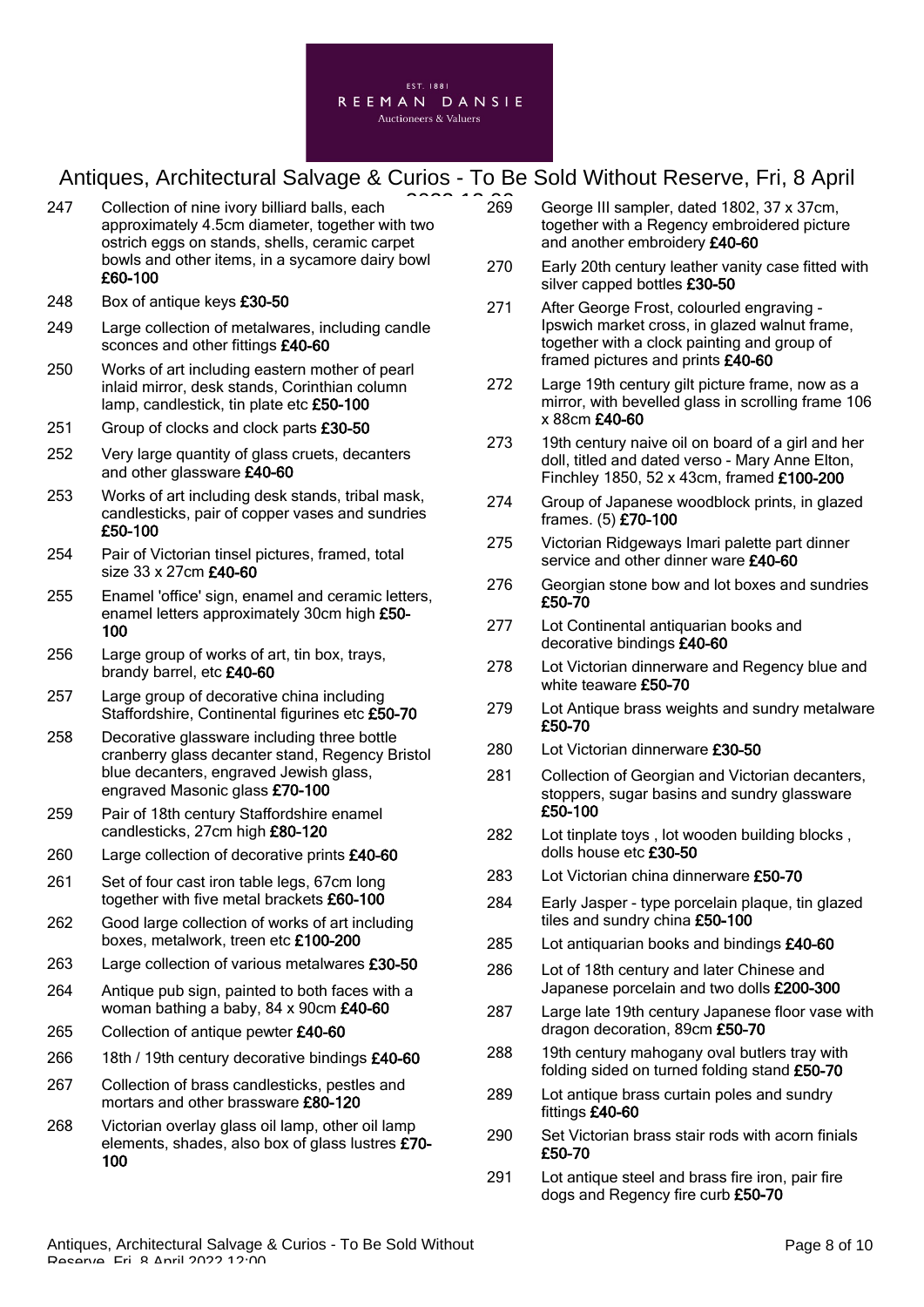

| 292 | 19th century gilt frame and lot picture frames<br>£40-60                                                                                    |
|-----|---------------------------------------------------------------------------------------------------------------------------------------------|
| 293 | Georgian yew wood tea caddy with inlaid line<br>borders 26cm wide £100-150                                                                  |
| 294 | Lot painted wood goose decoys £50-70                                                                                                        |
| 295 | Lot brass ware and sundry metalware and<br>sundries £40-60                                                                                  |
| 296 | Lot carved wood finials and sundries £40-60                                                                                                 |
| 297 | Two Victorian cast iron lantern bases and two<br>marble plinths £50-70                                                                      |
| 298 | Unusual Art Nouveau brass electric fire (sold as<br>a decorators item only and not suitable for<br>heating purposes) £30-50                 |
| 299 | Victorian Gothic cast iron fire surround 91.5 x 61<br>cm £100-200                                                                           |
| 300 | Victorian embossed brass covered wooden<br>pelmet with swag decoration 300 cm £50-70                                                        |
| 301 | Georgian-style parcel gilt and mahogany wall<br>mirror with Prince of Wales feather cresting 98 x<br>55 cm £50-70                           |
| 302 | 19th century carved and polychrome painted<br>wood deity figure 89 cm high £100-200                                                         |
| 303 | Old brass dairy vessel marked ' Torridge Vale<br>Dys' with twin handles 34cm diameter, 34cm<br>high £50-70                                  |
| 304 | Lot plated ware and sundry metalware and lot<br>scales £60-100                                                                              |
| 305 | Set of 19th century mahogany hanging shelves,<br>74cm wide x 23cm deep x 65cm high £70-100                                                  |
| 306 | Regency style polychrome painted open elbow<br>chair, with caned seat £40-60                                                                |
| 307 | Regency rosewood and gilt metal mounted<br>chiffonier, partially incomplete (central section<br>missing), with fitted secretaire drawer and |

- marble top, 84cm wide £50-70 308 Pair of Regency bronze candlesticks, with doe and stag ornament, 21cm high, together with a fine quality 19th century Continental carved giltwood stand. (3) £60-80
- 309 Good George I style walnut child's elbow chair, with slip in seat. 69cm high £100-150
- 310 Good collection of pewter, tankards, candlesticks etc £60-100
- 311 Pair of antique brass carriage lamps, 42cm high £60-100
- 312 Antique lead firemark, 33.5cm high £30-50
- 313 18th century Continental gilt wood girandole, with carved Rococo shell ornament, 71cm high £150-250
- 19th century Continental gilt pier mirror, with swag and mask ornament, 76cm high £100-150  $314$
- 315 Frosted glass and gilt metal domed ceiling light, 36cm diameter £30-50
- 316 William and Mary style scarlet tortoiseshell wall mirror, with pleasantly distressed glass, 40 x 31cm £70-100
- 317 Rare pair of 19th century circular wall mirrors, 29cm diameter £50-100
- 318 19th century naive oil on panel, depicting a gentleman in a tavern, 25 x 20cm, together with oil on canvas landscape £40-60
- 319 Manner of Thomas Sidney Cooper (1803-1902) oil on panel, sheep in a landscape, 16 x 24cm £50-100
- 320 English School, 19th century, pair of naive coastal scenes, one titled verso - Semaphore from the water Portsmouth, the other indistinctly inscribed, each 15 x 18cm £80-120
- 321 Unusual 19th century wall mounted mahogany score board, with nine sliding sections revealing combinations of three mother of pearl markers, 50cm high £50-70
- 322 19th century Italian school, oil and gilt on panel, Celestial musician, inscribed in pencil to reverse, 45cm high £50-70
- 323 Pair of Chinoiserie painted mirrors, 50 x 31cm £40-60
- 324 18th / 19th century continental oil on canvas laid down onto board, classical scene with bathing figure, 34 x 26cm £40-60
- 325 Otto Albert Hirth (1899-1969) oil on canvas depicting bomb damage, signed, 56 x 75cm £100-150
- 326 Japanese woodblock print, three panels presented together, in glazed frame 73 x 40cm £40-60
- 327 Early 20th century coromandel tantalus, lacking key (currently locked) 39cm wide £40-60
- 328 19th century English naive school oil on canvas, street scene, 55 x 62cm £40-60
- 329 Follower of Francois Boucher, oil on canvas laid onto board, courtship, shaped panel, 44 x 59cm £40-60
- 330 Unusual early 19th century aquatint Hog hunting, image 58 x 73cm, with good birds eye maple frame £20-40
- 331 Continental School oil on canvas bustling street scene, 57 x 74cm, framed £30-50